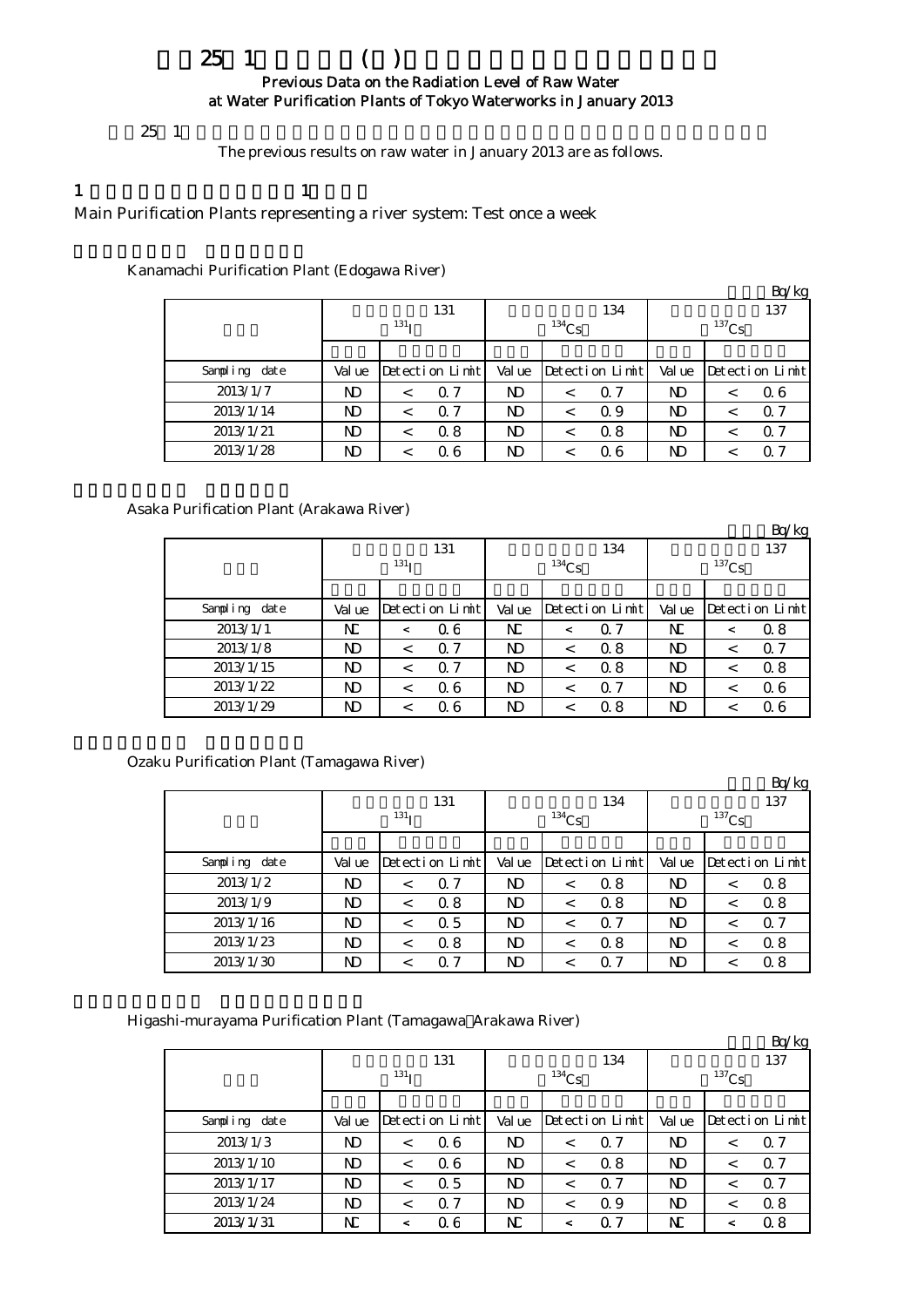### Nagasawa Purification Plant (Sagamigawa River)

|                                                                                                                                                                                                                                                                                                                                    |                |                        |                 |                |       |                 |                |          | Bq/kg           |  |  |
|------------------------------------------------------------------------------------------------------------------------------------------------------------------------------------------------------------------------------------------------------------------------------------------------------------------------------------|----------------|------------------------|-----------------|----------------|-------|-----------------|----------------|----------|-----------------|--|--|
|                                                                                                                                                                                                                                                                                                                                    |                |                        | 131             |                |       | 134             |                |          | 137             |  |  |
|                                                                                                                                                                                                                                                                                                                                    |                | $^{131}$ T             |                 |                | 134Cs |                 |                | $137$ Cs |                 |  |  |
|                                                                                                                                                                                                                                                                                                                                    |                |                        |                 |                |       |                 |                |          |                 |  |  |
| Sampling date                                                                                                                                                                                                                                                                                                                      | Val ue         |                        | Detection Limit | Val ue         |       | Detection Limit | Val ue         |          | Detection Limit |  |  |
| 2013/1/4                                                                                                                                                                                                                                                                                                                           | ND.            | $\lt$                  | 0.5             | ND.            | $\lt$ | 0.8             | ND.            | $\lt$    | 0.7             |  |  |
| 2013/1/11                                                                                                                                                                                                                                                                                                                          | N <sub>D</sub> | $\lt$                  | 0.8             | N <sub>D</sub> | $\lt$ | 0.8             | N <sub>D</sub> | $\lt$    | 0.7             |  |  |
| 2013/1/18                                                                                                                                                                                                                                                                                                                          | ND.            | $\lt$                  | 0.7             | ND.            | $\lt$ | 0.7             | ND.            | $\lt$    | 07              |  |  |
| 2013/1/25                                                                                                                                                                                                                                                                                                                          | ND.            | $\lt$                  | 0.7             | N <sub>D</sub> | $\lt$ | 0.9             | N)             | $\lt$    | 07              |  |  |
| $\boldsymbol{z}$<br>9<br>3<br>$\overline{4}$<br>N)                                                                                                                                                                                                                                                                                 | 0.8            | 0.8Bq/kg<br>$Q$ 8Bq/kg |                 |                |       |                 |                |          |                 |  |  |
| 1 ND Not Detectable<br>2 Sampling time 9:00 A M<br>3 Testing institute Water Quality Management Center<br>4 "Detection Limit" refers to the minimum detectable value. Radioactivity<br>has the property wherein even using the same measurement device, the<br>minimum level varies with the sample being measured. For example, a |                |                        |                 |                |       |                 |                |          |                 |  |  |

detection limit "<0.8" means that the minimum measurement for that day's sample was  $0.8$  Bq/kg. And a case such as a result of "ND", the concentration of radioactive particles in the sample was less than 0.8 Bq/kg.

2 and  $\lambda$  1

## Other Main Purification Plants: Test mostly once a month

|                      |                          |                   |              |            |                 |              |         |                 |              |            | Bq/kg           |  |
|----------------------|--------------------------|-------------------|--------------|------------|-----------------|--------------|---------|-----------------|--------------|------------|-----------------|--|
|                      |                          |                   |              |            | 131             |              |         | 134             |              |            | 137             |  |
|                      |                          |                   |              | $^{131}$ I |                 | $134$ Cs     |         |                 |              | $^{137}Cs$ |                 |  |
|                      |                          |                   |              |            |                 |              |         |                 |              |            |                 |  |
| Monitoring<br>poi nt | <b>Vater</b><br>resource | Sampling<br>dat e | Val ue       |            | Detection Limit | Val ue       |         | Detection Limit | Val ue       |            | Detection Limit |  |
| Misono               | Arakawa<br>Ri ver        | 2013/1/1          | $\mathbf{N}$ | $\lt$      | 06              | $\mathbf{N}$ | $\,<\,$ | 0.7             | $\mathbf{D}$ | $\,<$      | Q 7             |  |
| Kinuta               | Tanagawa<br>Ri ver       | 2013/1/2          | $\mathbf{N}$ | $\lt$      | 0.5             | $\mathbf{D}$ | $\,<\,$ | 0.5             | N)           | $\,<$      | <b>Q7</b>       |  |
| Sakai                | Tanagawa<br>Ri ver       | 2013/1/4          | $\mathbf{N}$ | $\lt$      | 0.6             | $\mathbf{N}$ | $\,<\,$ | Q <sub>7</sub>  | N)           | $\lt$      | <b>Q7</b>       |  |
| Ki nut ashi no       | Tanagawa<br>Ri ver       | 2013/1/11         | $\mathbf{N}$ | $\lt$      | 0.7             | $\mathbf{N}$ | $\lt$   | 06              | $\mathbf{D}$ | $\,<\,$    | 0.8             |  |

 $1$ 

 $2 \thinspace$  $\frac{2}{3}$ 

ND 0.8Bq/kg

 $0.8$   $0.8$ 

1 ND Not Detectable

※2 Testing institute Water Quality Management Center

※3 "Detection Limit" refers to the minimum detectable value. Radioactivity has the property wherein even using the same measurement device, the minimum level varies with the sample being measured. For example, a detection limit "<0.8" means that the minimum measurement for that day's sample was 0.8 Bq/kg. And a case such as a result of "ND", the concentration of radioactive particles in the sample was less than 0.8 Bq/kg.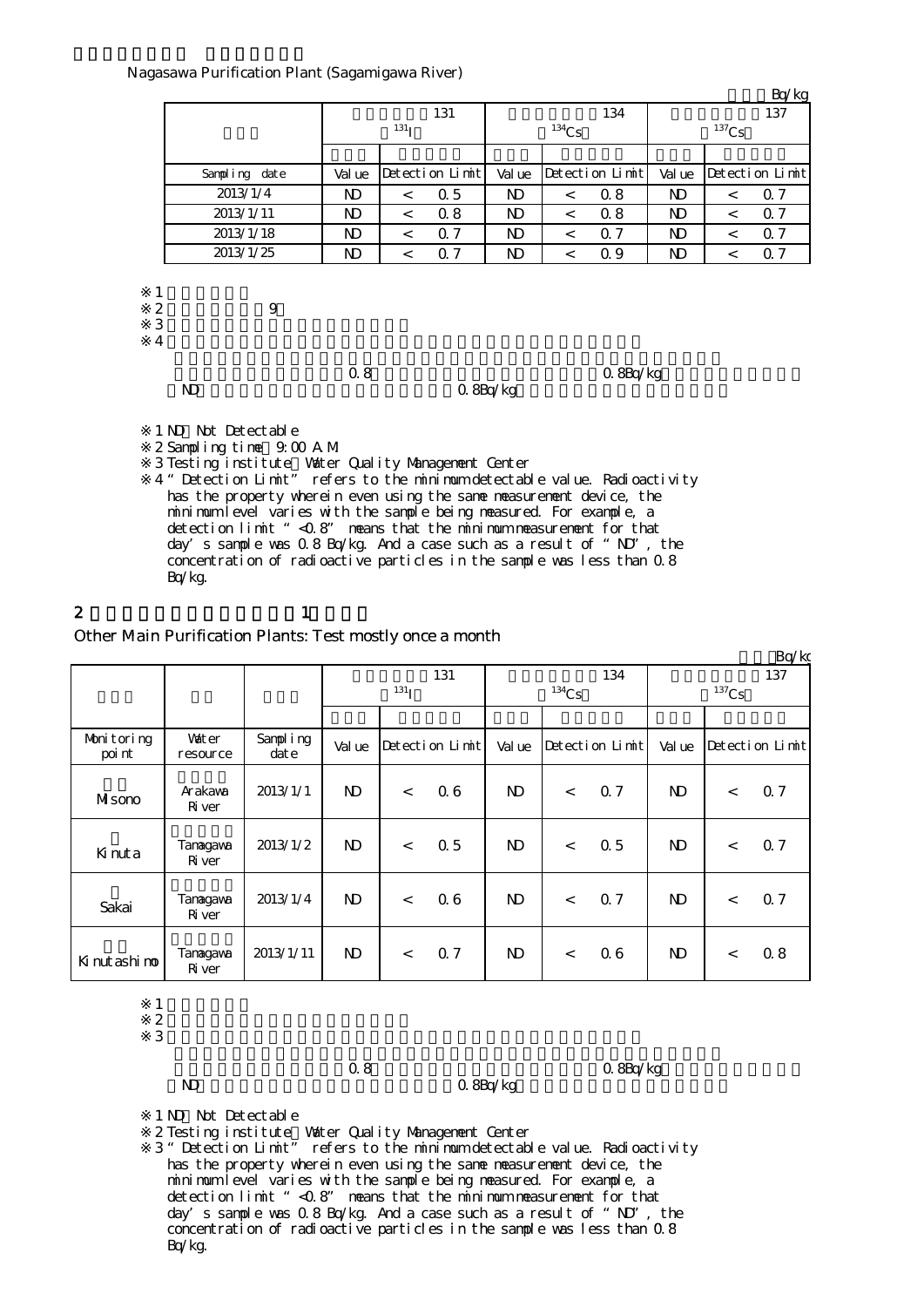Water purification plants using surface water, subsoil water, or shallow water in Tama Area: Test mostly once a month

|                  | DULIUVV MUUVL<br>Bq/kg |              |                 |     |                |                          |                 |                 |       |                 |  |  |  |  |
|------------------|------------------------|--------------|-----------------|-----|----------------|--------------------------|-----------------|-----------------|-------|-----------------|--|--|--|--|
|                  |                        |              | $^{131}$ I      | 131 |                | $134$ Cs                 | 134             | 137<br>$137$ Cs |       |                 |  |  |  |  |
|                  |                        |              |                 |     |                |                          |                 |                 |       |                 |  |  |  |  |
| Monitoring point | Sampling<br>date       | Val ue       | Detection Limit |     | Val ue         |                          | Detection Limit | Val ue          |       | Detection Limit |  |  |  |  |
| Tokura           | 2013/1/7               | $\mathbf{D}$ | $\lt$           | 0.7 | ND.            | $\,<$                    | 0.8             | $\mathbf{D}$    | $\lt$ | 0.7             |  |  |  |  |
| Fukasawa         | 2013/1/8               | $\mathbf{N}$ | $\lt$           | 06  | $\mathbf{N}$   | $\lt$                    | 0.9             | $\mathbf{D}$    | $\lt$ | 0.7             |  |  |  |  |
| Qgouchi          | 2013/1/10              | $\mathbf{D}$ | $\,<$           | 0.7 | $\mathbf{N}$   | $\,<$                    | 0.7             | $\mathbf{D}$    | $\lt$ | 06              |  |  |  |  |
| <b>Qtsu</b>      | 2013/1/15              | $\mathbf{D}$ | $\,<$           | 0.8 | $\mathbf{N}$   | $\,<$                    | 0.9             | $\mathbf{D}$    | $\lt$ | 0.8             |  |  |  |  |
| Hmura            | 2013/1/17              | $\mathbf{D}$ | $\,<$           | 0.7 | ND.            | $\,<$                    | 0.7             | $\mathbf{D}$    | $\lt$ | 06              |  |  |  |  |
| H kawa           | 2013/1/20              | $\mathbf{N}$ | $\lt$           | 0.9 | $\mathbf{N}$   | $\overline{\phantom{a}}$ | 0.8             | $\mathbf{D}$    | $\lt$ | <b>Q7</b>       |  |  |  |  |
| <b>Tanasava</b>  | 2013/1/22              | $\mathbf{D}$ | $\lt$           | 0.7 | $\mathbf{N}$   | $\overline{\phantom{a}}$ | 06              | $\mathbf{D}$    | $\lt$ | $0.8\,$         |  |  |  |  |
| <b>Q</b> aba     | 2013/1/29              | $\mathbf{D}$ | $\,<\,$         | 0.7 | N <sub>D</sub> | $\,<\,$                  | 0.7             | $\mathbf{D}$    | $\,<$ | 0.7             |  |  |  |  |

## surface water

## subsoil water

|                  |                      |                |            | 131             |                |                           | 134 | $L\psi$ ng<br>137 |         |                 |
|------------------|----------------------|----------------|------------|-----------------|----------------|---------------------------|-----|-------------------|---------|-----------------|
|                  |                      |                | $^{131}$ I |                 | $134$ Cs       |                           |     | $137$ Cs          |         |                 |
|                  |                      |                |            |                 |                |                           |     |                   |         |                 |
| Monitoring point | Sampling<br>$\det e$ | Val ue         |            | Detection Limit |                | Detection Limit<br>Val ue |     | Val ue            |         | Detection Limit |
| Nari ki          | 2013/1/9             | N <sub>D</sub> | $\lt$      | 0.8             | N <sub>D</sub> | $\overline{\phantom{a}}$  | 0.8 | $\mathbf{D}$      | $\,<$   | 08              |
| Chi gasedai ni   | 2013/1/13            | N <sub>D</sub> | $\,<\,$    | 0.7             | N <sub>D</sub> | $\overline{\phantom{a}}$  | 0.8 | ND.               | $\prec$ | 08              |
| MIt akesann      | 2013/1/14            | N <sub>D</sub> | $\lt$      | 0.8             | N <sub>D</sub> | $\prec$                   | 0.9 | $\mathbf{D}$      | $\lt$   | 0.7             |
| Savai dai i chi  | 2013/1/16            | $\mathbf{N}$   | $\prec$    | 0.7             | $\mathbf{D}$   | $\,<$                     | 0.7 | $\mathbf{D}$      | $\,<$   | 06              |
| H nat awada      | 2013/1/21            | $\mathbf{N}$   | $\lt$      | 0.8             | $\mathbf{N}$   | $\lt$                     | 0.8 | $\mathbf{D}$      | $\lt$   | <b>Q7</b>       |
| Savai dai ni     | 2013/1/23            | N <sub>D</sub> | $\,<\,$    | 0.8             | N <sub>D</sub> | $\overline{\phantom{a}}$  | Q 9 | $\mathbf{D}$      | $\prec$ | 0.8             |
| Takat suki       | 2013/1/27            | N)             | $\,<\,$    | 0.7             | ND.            | $\prec$                   | 0.5 | $\mathbf{D}$      | $\lt$   | 0.7             |
| Fut anat ao      | 2013/1/28            | N <sub>D</sub> | $\,<\,$    | 0.7             | $\mathbf{N}$   | $\,<\,$                   | 0.7 | $\mathbf{D}$      | $\,<$   | 0.8             |

 $Rq/kq$